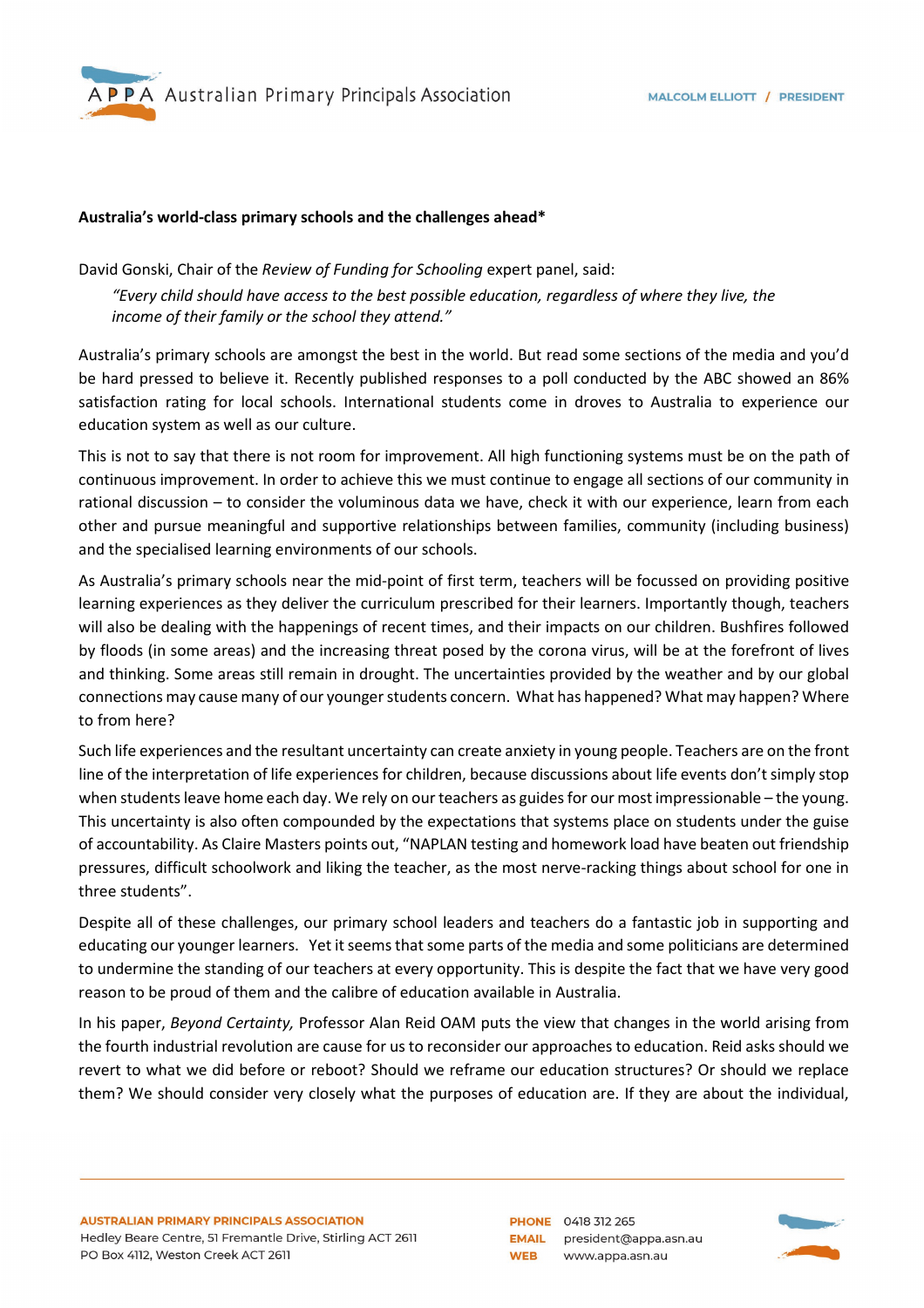economic development, democracy and the development of society, how are they influencing what happens in schools and how are we, as a whole society, coming together around these purposes?

Professor Reid also bemoans the increasing focus on standardised testing and suggests it is doing considerable damage to teaching and learning. Rather than just tinkering with what we are doing currently, Reid suggests, *"… we need a new narrative for Australian education"*. Further to this point, he posits, *"Developing a new educational narrative involves achieving community agreement about the purposes, principles and values which should inform education policy and practice; and to ensure that our policy-makers use such an agreement as a reference point for education policy"*. Perhaps such an approach might help some of those who are currently critical of schools and teaching to see them in a more positive light.

As Professor Alan Reid notes, we have fallen foul of high stakes testing (as has much of the rest of the world). We are challenged now to act with confidence in our teachers in the face of a misleading populist diatribe about NAPLAN scores which, Professor Reid points out, have become the foundation of "measurement" of teachers and school effectiveness. Neither the federal government, the states, nor ACARA, the body overseeing NAPLAN, have ever sought for this to be more than an indicative snapshot to aid processes of continuous improvement. What this testing regime has continually reinforced is the significant effect of disadvantage on learners and learning. It seems such a waste of resources to tell us annually what we already know.

The Gonski review panel indicated that we clearly knew about the effect of disadvantage on learning in 2011. They stated, *"The research and data confirm that there are five factors of disadvantage that have a significant impact on educational outcomes in Australia. At the student level these factors are socioeconomic status, indigeneity, English language proficiency and disability. At the school level, remoteness is demonstrated to have an impact on student outcomes"*. The panel also stated, *"In order to achieve greater equity, schools must be appropriately resourced to cater for the individual and collective needs of disadvantaged students and be empowered and enabled to use these resources effectively"*." Almost ten years after the release of this review, many school communities still have not attained the level of funding recommended and will not get close until 2027. Perhaps our focus needs to be on this performance rather than on testing, which tells us very little new.

While standardised testing remains an area of disagreement, there is however one area of universal agreement – teachers are the key. Professor John Hattie, Director of the Melbourne Education Research Institute and Chair of AITSL, agrees, suggesting, "…excellence in teaching is the single most powerful influence on achievement". Of course, this is not a new revelation. In an OECD document produced in 2012, *Preparing Teachers and Developing School Leaders for the 21st Century – Lessons from Around the World*, edited by Andreas Schleicher, a very similar message resonates: "… the quality of teaching is at the heart of student learning outcomes." This sentiment was again at the fore with the release in 2018 of *Through Growth to Achievement – Report of the Review to Achieve Educational Excellence in Australian Schools* which said, "To continue to grow student outcomes, we need to attract and retain the best and most effective teachers in the profession. Teaching must become a high-status profession of expert educators."

In short, research and common sense concur – the presence of quality teachers is critical to effective student learning. To achieve this, we need to reconsider how schools, (and their teachers), are judged and ensure that resourcing levels recommended by the Gonski panel in 2011 are attained. This requires that we interrogate and

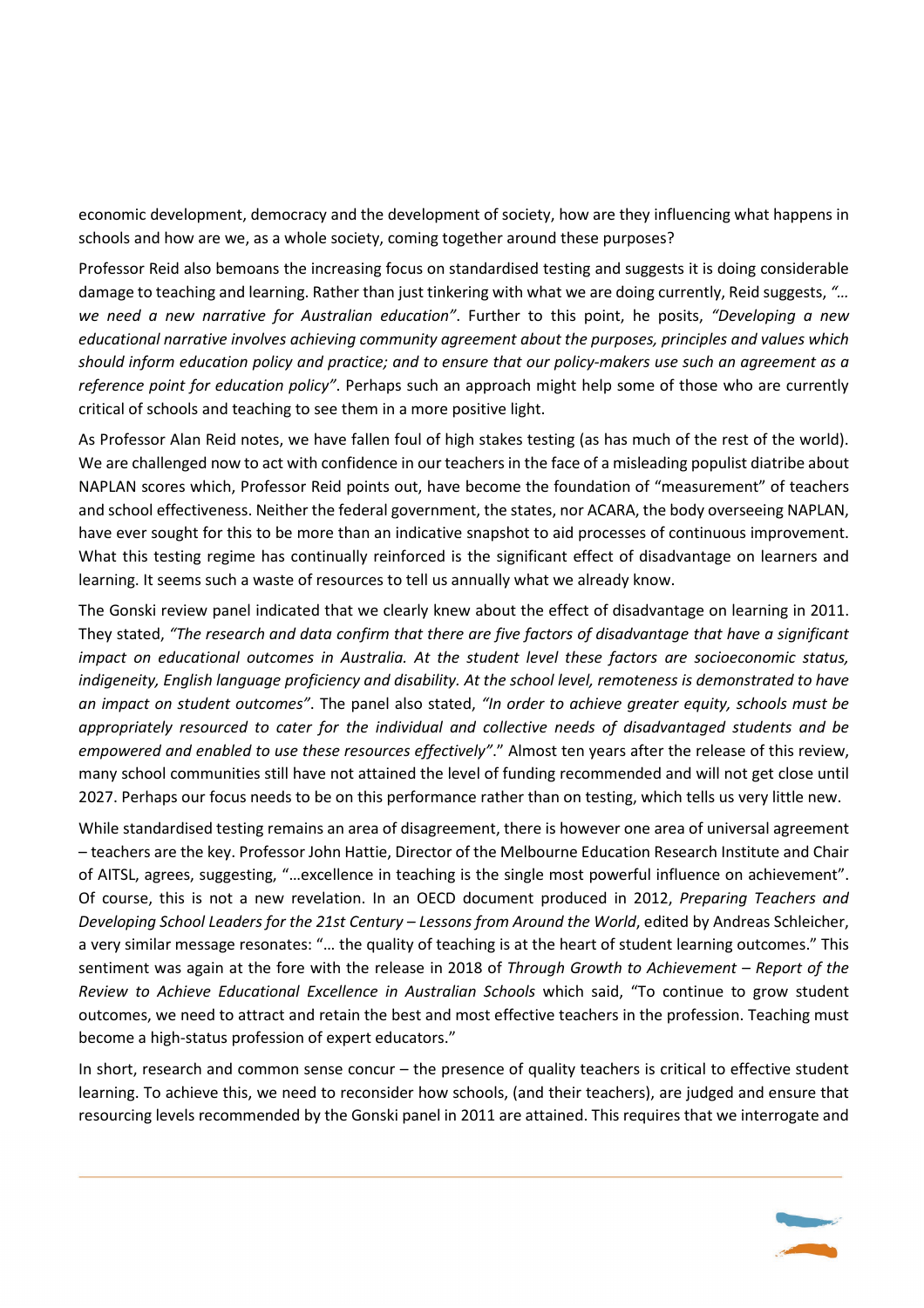understand, (not simply accept) the results of national and international testing regimes. This would lead to a realisation that they are really not much use to us – because the results they provide simply tell us we have not yet addressed the underlying causes of the differences noted.

As a nation, we must come to grips with the realities of our Australian community. Equity of opportunity is patchy in our geographically and socially diverse country. One size simply cannot fit all – and while we can have discussions and make plans for the curriculum, staffing and facilities our schools should have – we must be willing to engage with notions of diversity with positivism and energy, and ensure that different levels of need must be addressed differently.

I visit many primary schools across the nation – Independent, Catholic and Government sectors of education as President of the Australian Primary Principals Association. On these occasions, I see outstanding school principals working to adapt resourcing of all types to support the learning needs and interests of all of the children in their schools. I see excellent teaching, which adapts to those very same needs. I hear discussions and collaboration between principals, teachers, schools, parent associations and bureaucracies about how best to do this complex job of teaching, nurturing of the young and nation building. While literacy and numeracy are the foundations for accessing the curriculum, there are other vital elements. These can be summed up in the phrase 'education of and for the whole child'. Societies are built on relationships – that's a cornerstone of education. Business has for many decades been pinpointing the capacity of people to work with others as the single most important attribute for employees in most work situations. Australians have always been and continue to be, highly valued as employees around the world for this attribute. This important quality, along with others like creativity and innovation are not measured by standardised tests, but remain critical for learners of all ages.

In his book *Factfulness,* statistician Hans Rosling demonstrates the dislocation between fact and fiction in the discourse about the state of the world. While equity of opportunity remains a very significant challenge Australia performs amongst the best in the world on many social and economic indicators. This is not achieved on the back of a failing education system. Instead, our society is being built on our capacity to adapt to social and economic change. This is supported by a stable political system and strong international relationships.

Our schools play a huge part in enabling our students for success. Australian teachers are encouraged to adapt – even in the face of a sometimes-dominant polemic about the failure to address 'the basics'. I haven't been to one school where 'the basics' haven't been front and centre in the school's programme. This is really not the big challenge. The big challenge is two-fold. Firstly, we must have the courage to trust our principals and teachers to do what they do best – plan for and meet the needs of the children. The second part of the challenge is about equity. Highly regarded Finnish education researcher and world education figure, Pasi Sahlberg, points to the impact of equity of opportunity in Finland and the central role this had in lifting education standards in that country. Despite the political rhetoric suggesting we are focussed on equity in education in Australia, we still have a long way to go.

The fourth declaration of *Education Goals for Young Australians* represents significant challenges for systems, learners and Australian society. The first goal recognises excellence and equity as pillars of a successful system. This goal's stated commitment to inclusivity, diversity, encouragement and support is really a call to our society